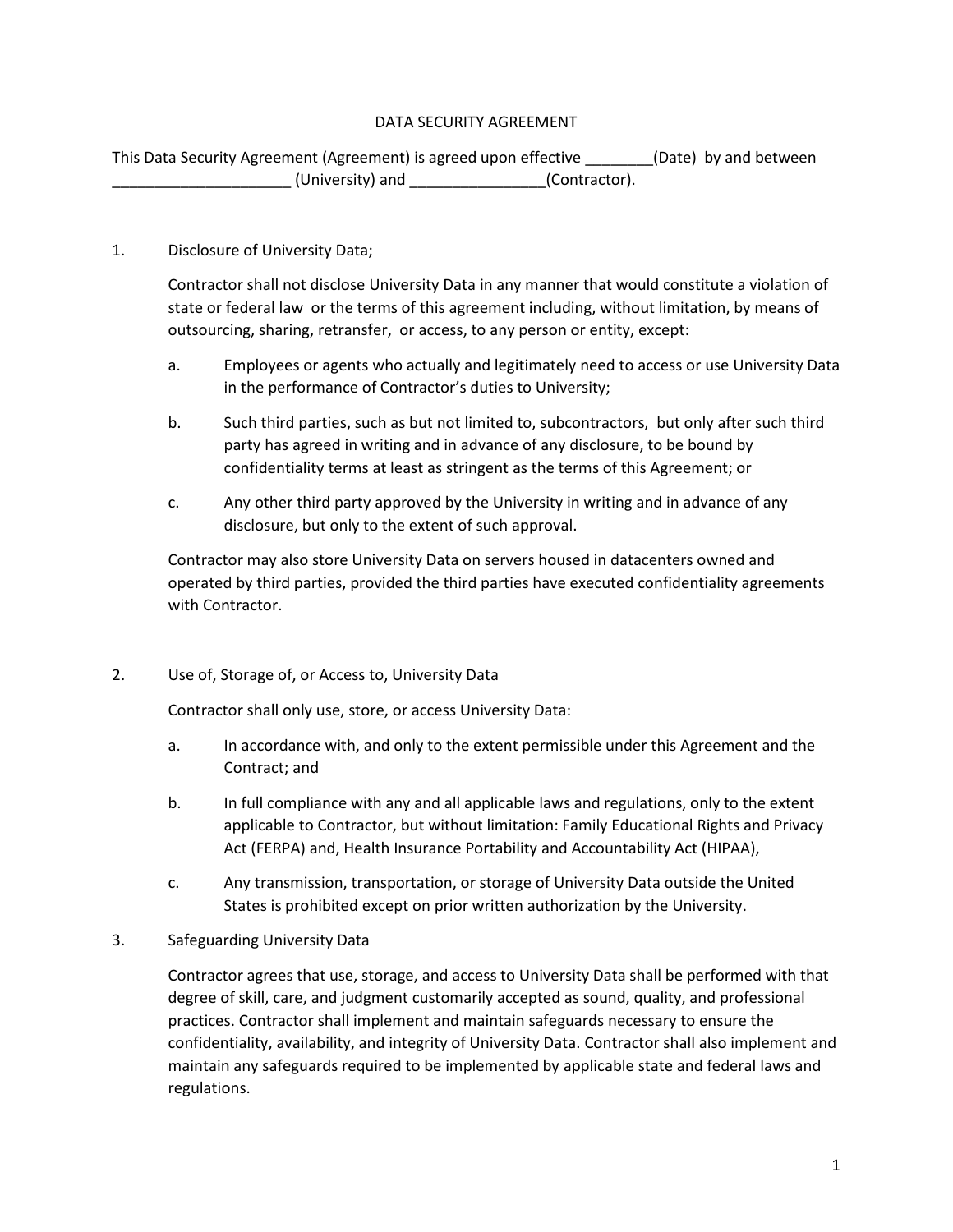Such safeguards shall include as appropriate, and without limitation, the following:

a. System Security. A System that is owned or operated by Contractor and contains University Data shall be secured as follows:

i. Contractor shall implement controls reasonably necessary to prevent a breach.

ii. The System shall use secure protocols and encryption to safeguard University Data in transit.

iii. Contractor understands the System may be placed on a public network and shall implement safeguards reasonably necessary to protect its System from compromises and attacks. Contractor will protect the System with firewalls.

iv. Contractor shall:

- a. Limit administrative access to the System,
- b. Limit remote access to the System,
- c. Limit account access and privileges to the least necessary for the proper functioning of the System
- d. Remove or disable applications and services that are not necessary for the proper functioning of the System,
- e. Use named user accounts and not generic or shared accounts,
- f. Use Federated Single Sign On, Kerberos, or other industry compliant services for authentication and authorization, and
- g. Enable an appropriate level of auditing and logging for the operating system and applications.

v. The System shall allow the changing of System and user passwords.

b. Product Maintenance and Support

i. Contractor shall have a process for the timely review, testing, and installation of patches essential for safeguarding the confidentiality, integrity, or availability of the System or University Data.

ii. Change management procedures shall be followed.

iii. Contractor shall ensure that the product is supported, provided that University maintains the requisite subscriptions. Contractor shall provide University with notice 12 months before the product becomes unsupported.

iv. If necessary, and provided that University maintains the requisite subscriptions, Contractor shall provide remote support via a secure connection method that includes an audit log of events. Remote access shall be limited to an as needed or as requested basis.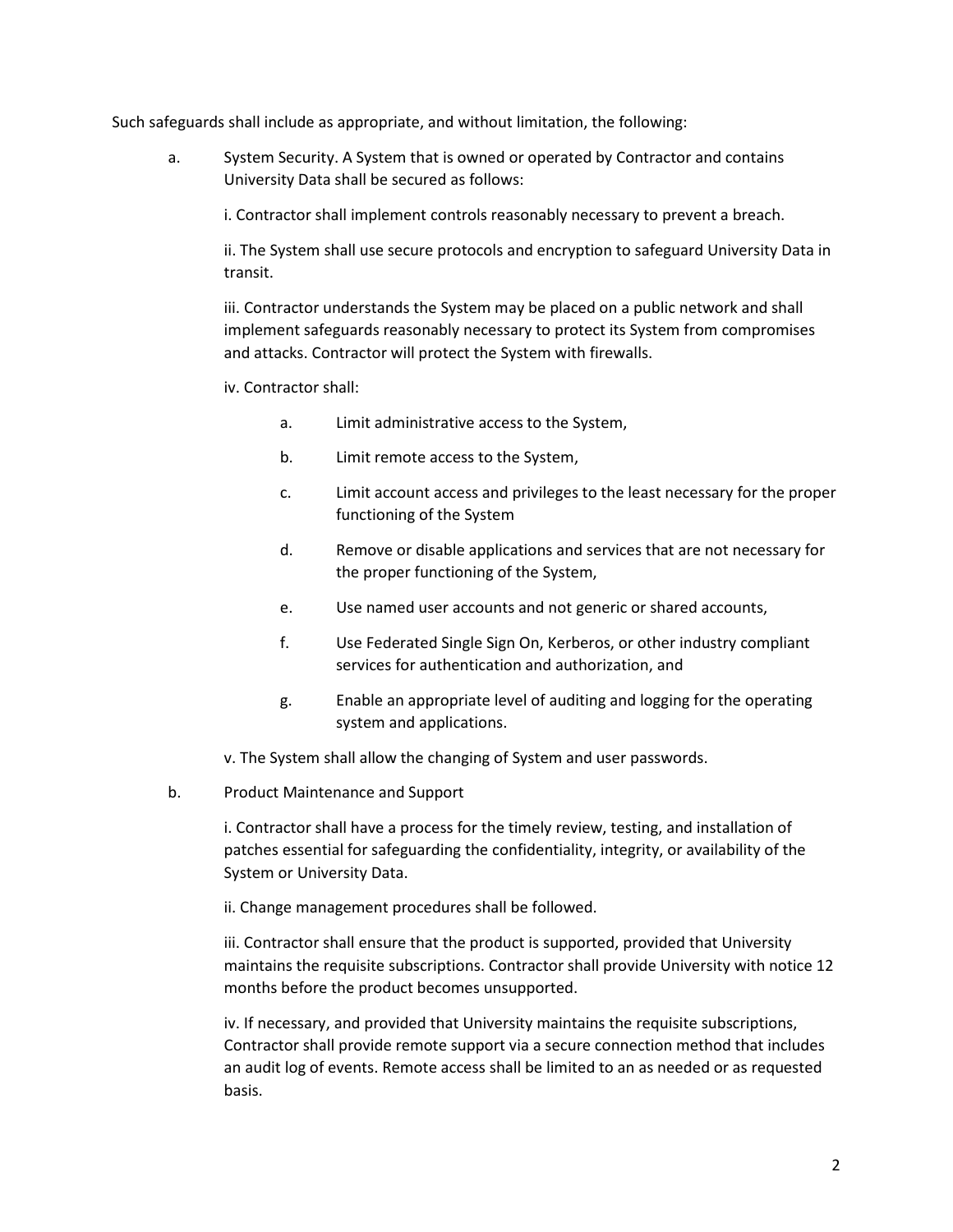## c. Data Protections

i. Contractor shall only use, store, disclose, or access University Data:

1. In accordance with, and only to the extent needed to provide services to University; and

2. In full compliance with any and all applicable laws, and regulations

ii. Contractor shall implement controls reasonably necessary to prevent unauthorized use, disclosure, loss, acquisition of, or access to University Data. This includes, but is not limited to personnel security measures, such as background checks.

iii. All transmissions of University Data by Contractor shall be performed using a secure transfer method

d. Contractor access to University systems

University login credentials may be given to contractors requiring access to secured computer equipment located on-site at the University for the purposes of scheduled troubleshooting, maintenance, or updates to software provided or supplied by Contractor and installed on University-owned computer equipment. In this case, the University will provide the Contractor with credentials for logging in locally or through our secured Virtual Private Network (VPN), if required. Credentials will be created upon entry of a help desk ticket by the University department for which the Contractor will be working. The Contractor credentials will be enabled for the time specified in the help desk ticket and will be disabled once that time has expired. The University Department is responsible for notifying the Help Desk should Contractor access be no longer needed prior to the expiration date specified in the Work Ticket. Passwords will follow normal University password policy, including 90 day password expirations, unless exceptions are granted by Information Technology for the specific case of University credentials which are embedded into a system for automating processing or testing. Contractor is responsible for changing the password per the instructions at <http://www.bloomu.edu/technology/passwords> prior to password expiration.

As a condition of the Contractor's access to University computing equipment the Contractor represents that they will not attempt to access any system(s) other than the one(s) designated in the help desk ticket nor will the Contractor use any computer equipment for any purpose that is unlawful.

All work performed by the Contractor while connected to University computing equipment is subject to monitoring by University staff and verification by the University Department or Division requesting the access.

#### 4. Oversight

The University reserves the right to request security information reasonably necessary to ascertain University's own compliance with state and federal data privacy laws. Upon the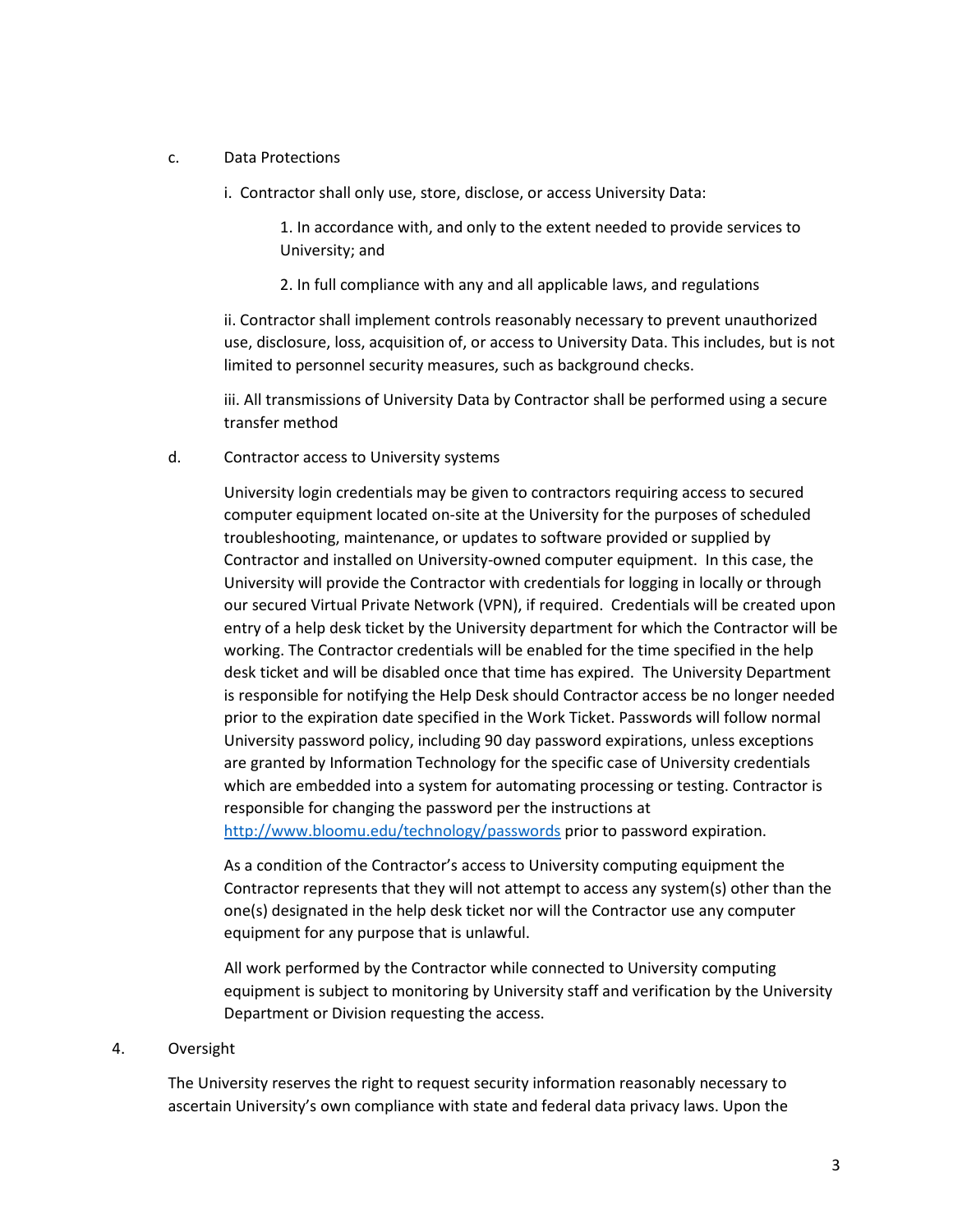University's request, Contractor shall provide a copy of its most recent SOC 2 audit report, and that of any data center in which University's Data is stored.

## 5. Data Breach

If Contractor becomes aware that University Data may have been accessed, disclosed, or acquired without proper authorization and contrary to the terms of this Agreement or the Contract, Contractor shall use reasonable efforts to alert the University of any Data Breach within two business days, and shall immediately take such actions as may be necessary to preserve forensic evidence and eliminate the cause of the Data Breach. Contractor shall give highest priority to immediately correcting any Data Breach and shall devote such resources as may be required to accomplish that goal. Contractor shall provide the University information necessary to enable the University to fully understand the nature and scope of the Data Breach. If required by applicable law, such as the Pennsylvania Breach of Personal Notification Act (73 P.S. §§ 2301, et seq), Contractor shall provide notice and credit monitoring to parties affected by any Data Breach. Upon request, Contractor shall provide University information about what Contractor has done or plans to do to mitigate any deleterious effect of the unauthorized use or disclosure of, or access to, University Data. In the event that a Data Breach requires Contractor's assistance in reinstalling software, such assistance shall be provided at no cost to the University. The University may discontinue any services or products provided by Contractor until the University, in its sole discretion, determines that the cause of the Data Breach has been sufficiently mitigated.

## 6. No Surreptitious Code

Contractor warrants that, to the best of its knowledge, the System is free of and does not contain any code or mechanism that collects personal information or asserts control of the System without University's consent, or which may restrict University's access to or use of University Data. Contractor further warrants that it will not knowingly introduce, via any means, spyware, adware, ransomware, rootkit, keylogger, virus, trojan, worm, or other code or mechanism designed to permit unauthorized access to University Data, or which may restrict University's access to or use of University Data.

# 7. Compelled Disclosure

If Contractor is served with any subpoena, discovery request, court order, or other legal request or command that calls for disclosure of any University Data, Contractor shall promptly notify the University in writing and provide the University sufficient time to obtain a court order or take any other action the University deems necessary to prevent disclosure or otherwise protect University Data. In such event, Contractor shall provide University prompt and full assistance in University's efforts to protect University Data. Where Contractor is prohibited by law from notifying the University of a legal request for University Data, Contractor will comply with all applicable laws and regulations with respect to the requested University Data.

## 8. Termination Procedures

Upon expiration or termination of the Contract, Contractor shall ensure that no Data Breach occurs and shall follow the University's instructions as to the preservation, transfer, or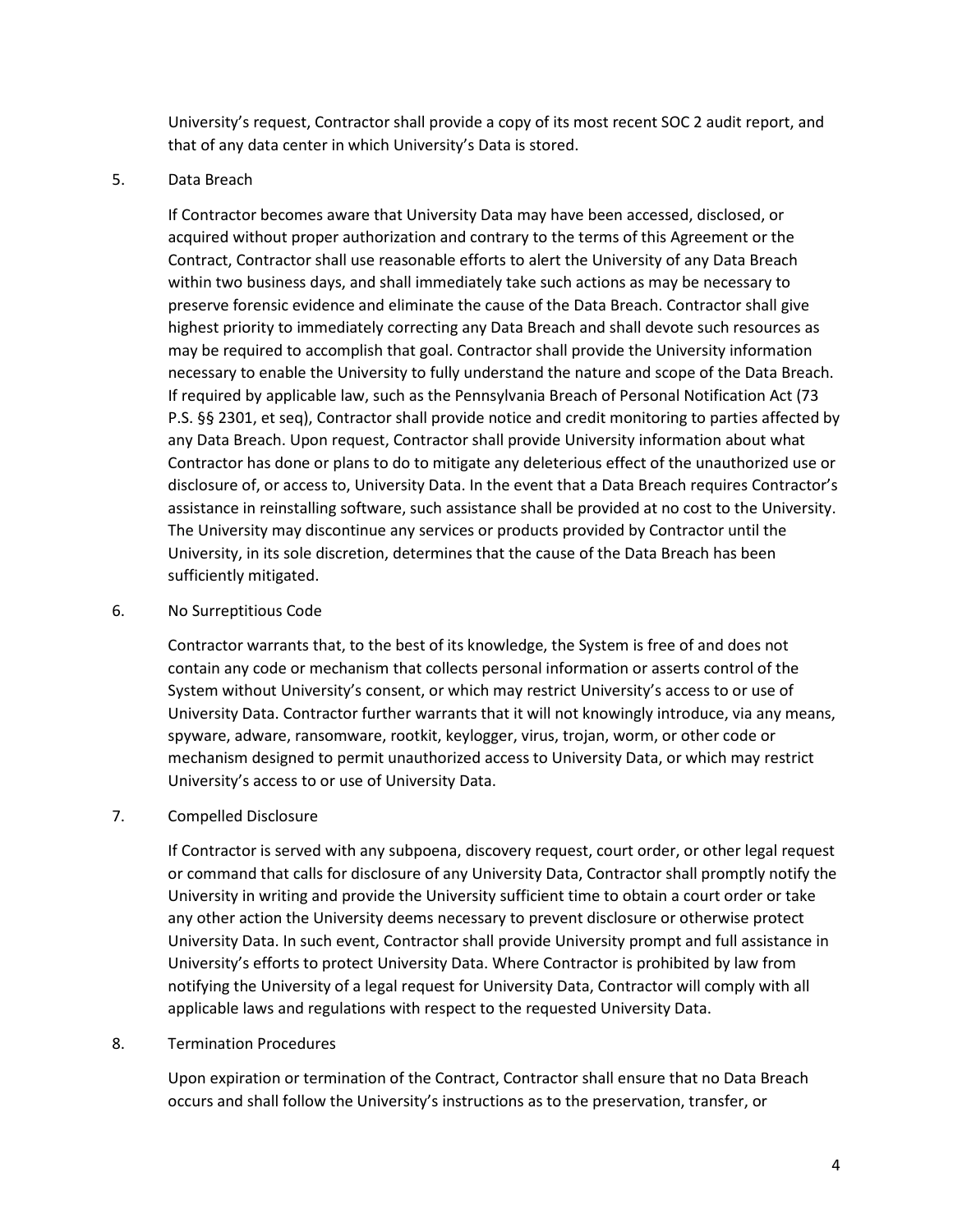destruction of University Data. The method of destruction shall be accomplished by "purging" or "physical destruction", in accordance with National Institute of Standards and Technology (NIST) Special Publication 800-88. Upon request by the University, Contractor shall certify in writing to University that return or destruction of data has been completed. Prior to such return or destruction, Contractor shall continue to protect University Data in accordance with this Agreement.

9. Survival; Order of Precedence

This Agreement shall survive the expiration or earlier termination of the Contract. However, upon expiration or termination of the Contract, either party may terminate this Agreement. In the event the provisions of this Agreement conflict with any provision of the Contract, or Contractors' warranties, support contract, or service level agreement, the provisions of this Agreement shall prevail.

- 10. Definitions
	- a. University Data: University Data is any and all data that the University has disclosed to Contractor. For the purposes of this Agreement, University Data does not cease to be University Data solely because it is transferred or transmitted beyond the University's immediate possession, custody, or control.
	- b. Data Breach: The unauthorized access and acquisition of computerized data that materially compromises the security or confidentiality of confidential or sensitive personal information maintained by the University as part of a database of personal information regarding multiple individuals and that causes or the University reasonably believes has caused or will cause loss or injury to any University constituent.
	- c. System: An assembly of components that supports an operational role or accomplishes a specific objective. This may include a discrete set of information resources (network, server, computer, software, application, operating system or storage devices) organized for the collection, processing, maintenance, use, sharing, dissemination, or disposition of information.
	- d. Change Management: A formal process used to ensure that changes to a system are introduced in a controlled and coordinated manner. This reduces the possibility that unnecessary changes will be introduced to a system, that faults or vulnerabilities are introduced to the system, or that changes made by other users are undone.
	- e. Contract. Shall mean Contractors terms and conditions of sale and service.